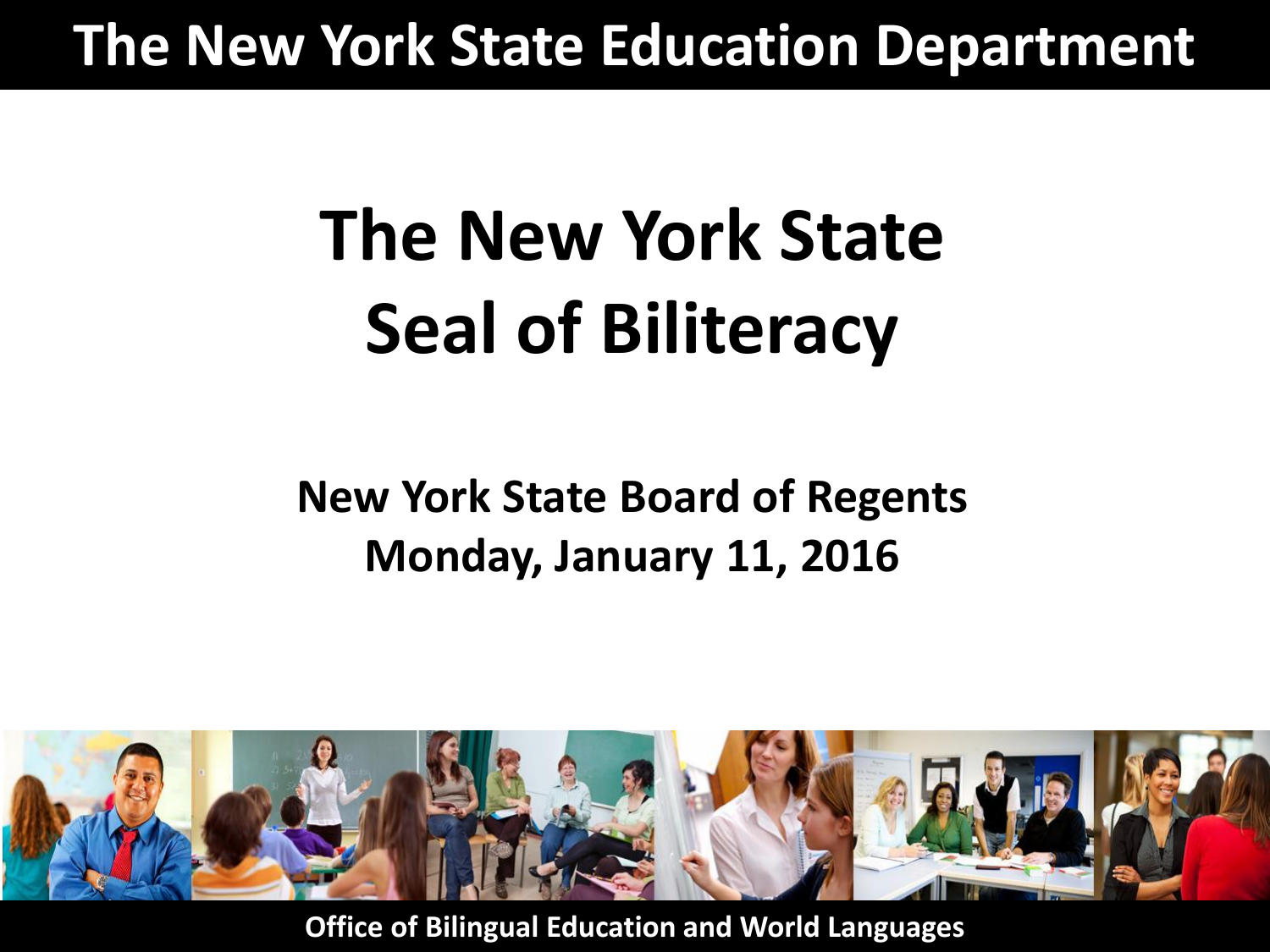# **What is the Seal of Biliteracy?**

- It is a formal recognition of a student's proficiency and achievement in English and one or more Languages other than English (LOTE).
- It can take the form of a seal that appears on the student's diploma as well as a notation on the official transcript.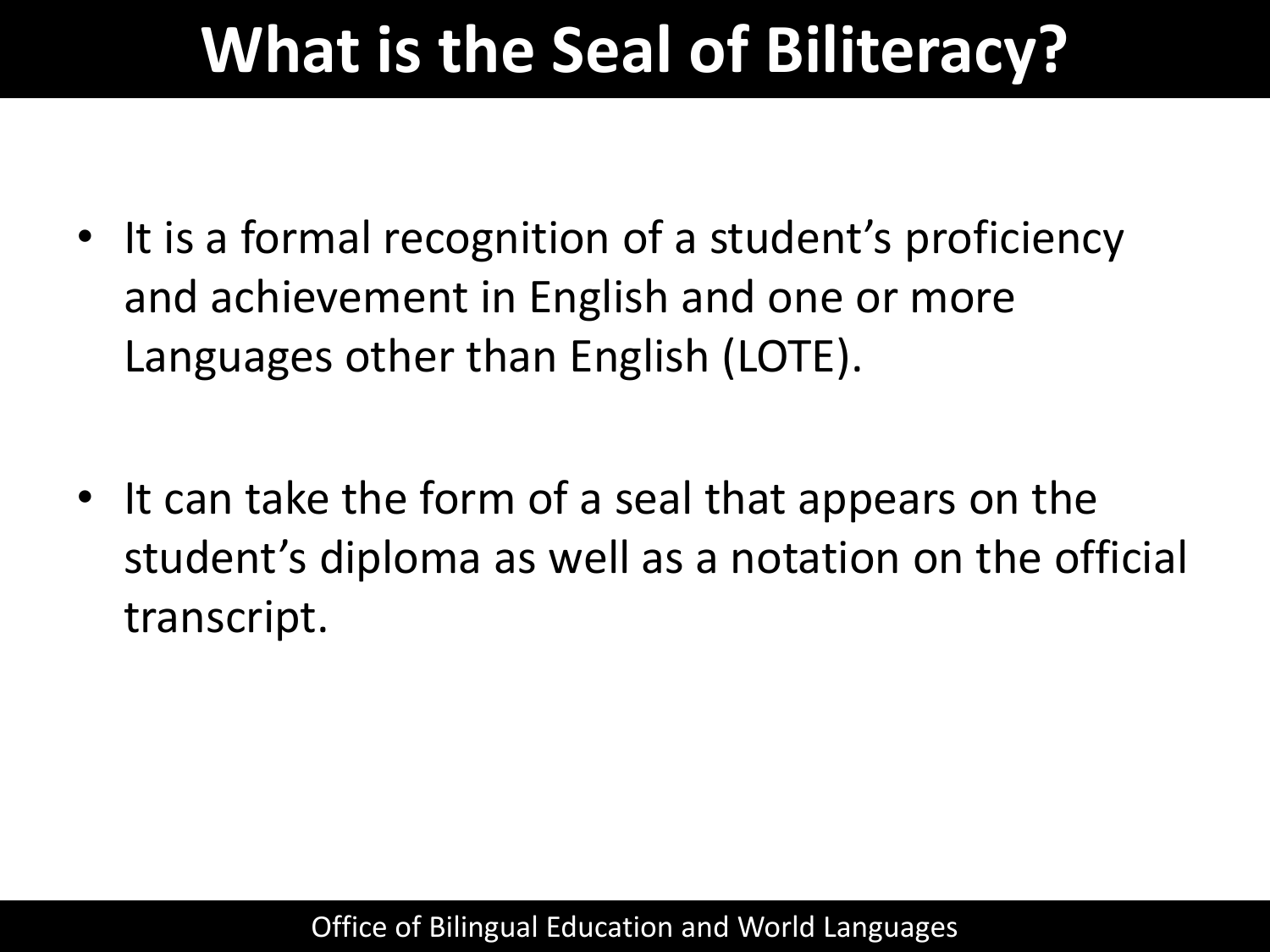# **What is the Purpose of the Seal?**

To recognize high school graduates who have attained a high level of proficiency in listening, speaking, reading, and writing in one or more languages, in addition to English.

(Chapter 271 of the Laws of 2012 (Section 815 of Education Law)).

Office of Bilingual Education and World Languages Office of Bilingual Education and World Languages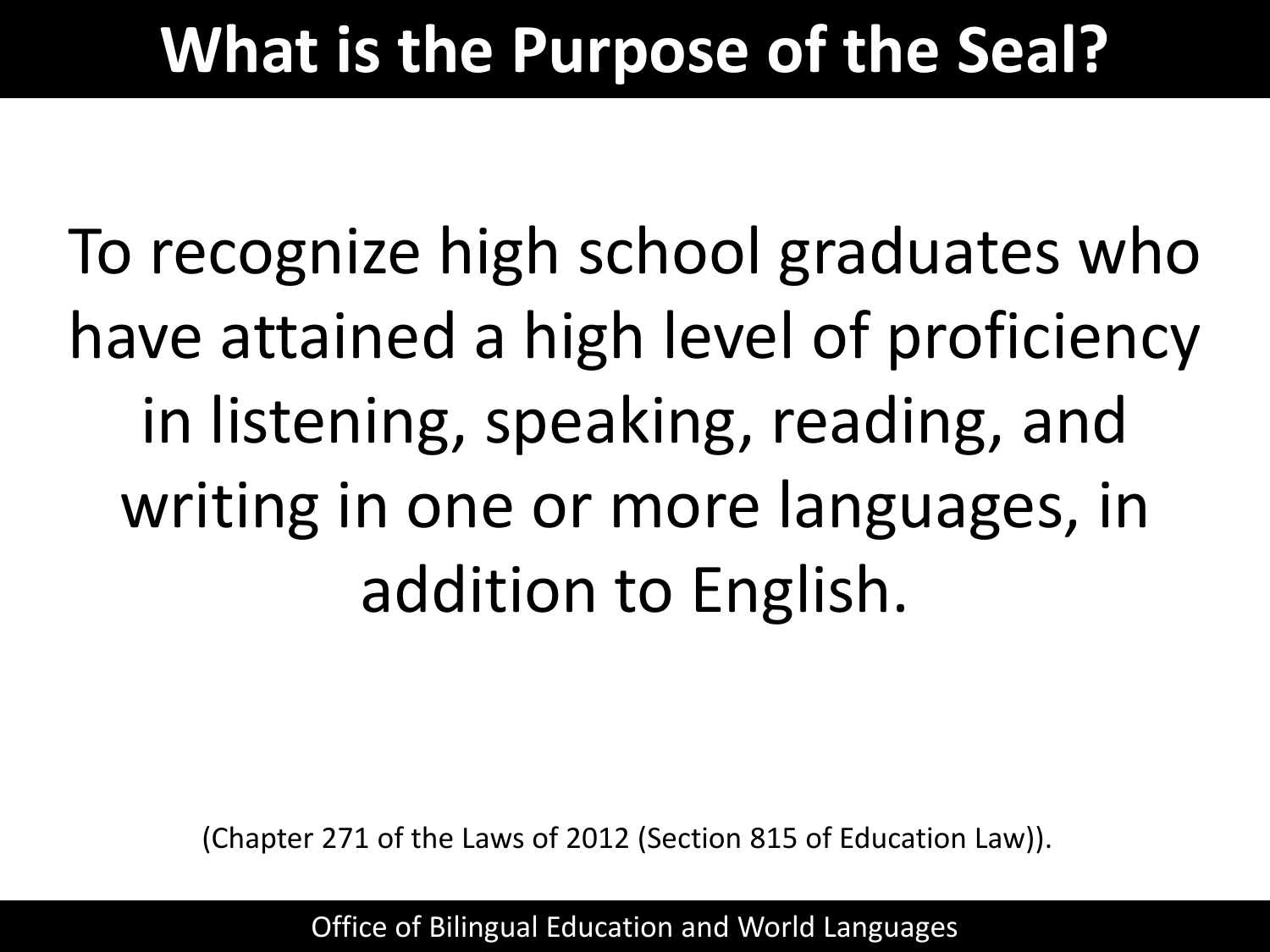#### **Blueprint for English Language Learners' Success**

#### **PRINCIPLE 4**

Districts and schools recognize that bilingualism and biliteracy are assets and provide opportunities for all students to earn a Seal of Biliteracy upon obtaining a high school diploma.

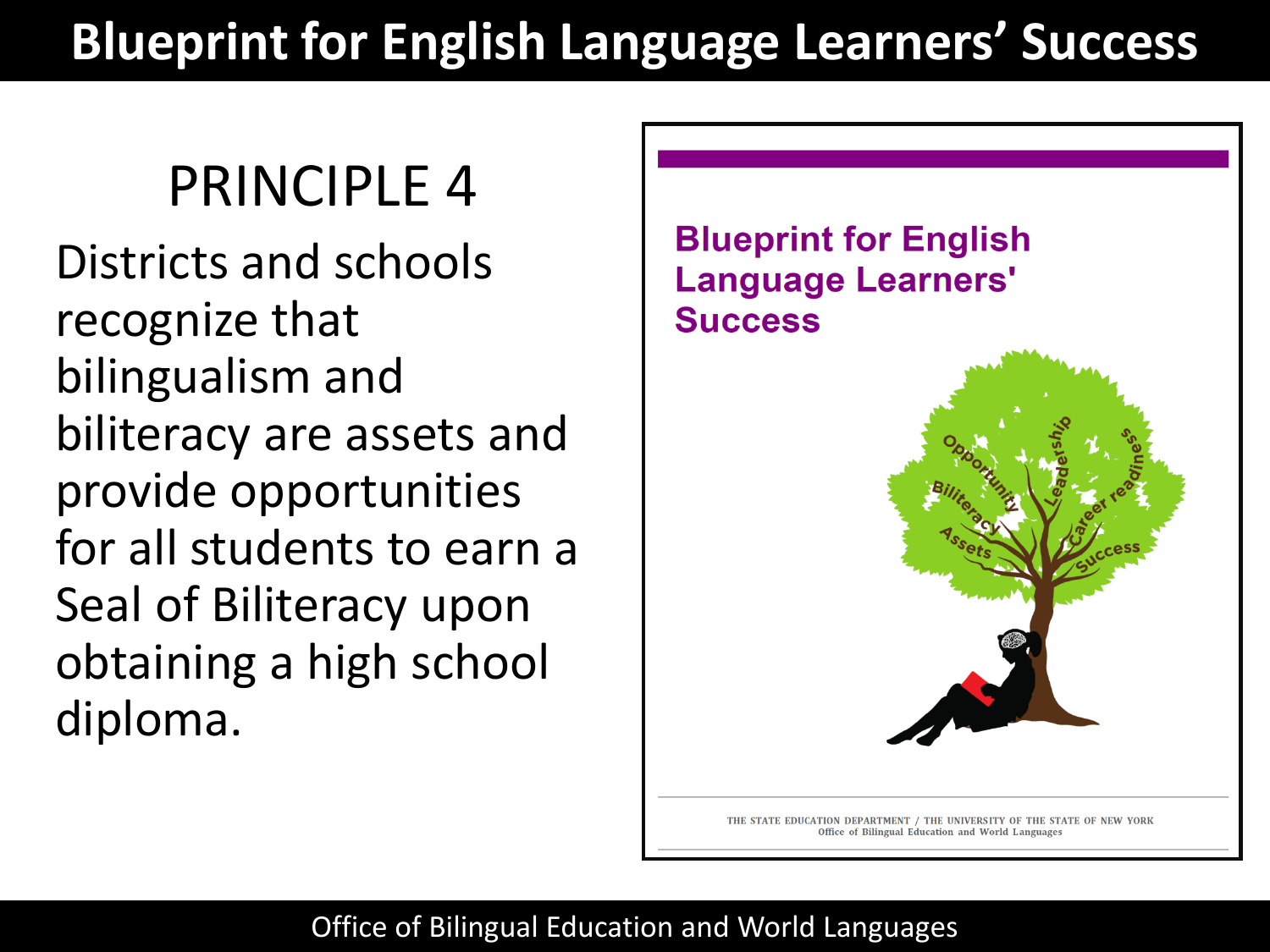# **History of the Seal of Biliteracy**

- California initiated the first State Seal of Biliteracy in 2008.
- Since then, numerous states have approved the Seal or are in the process of initiating one.



#### Office of Bilingual Education and World Languages Office of Bilingual Education and World Languages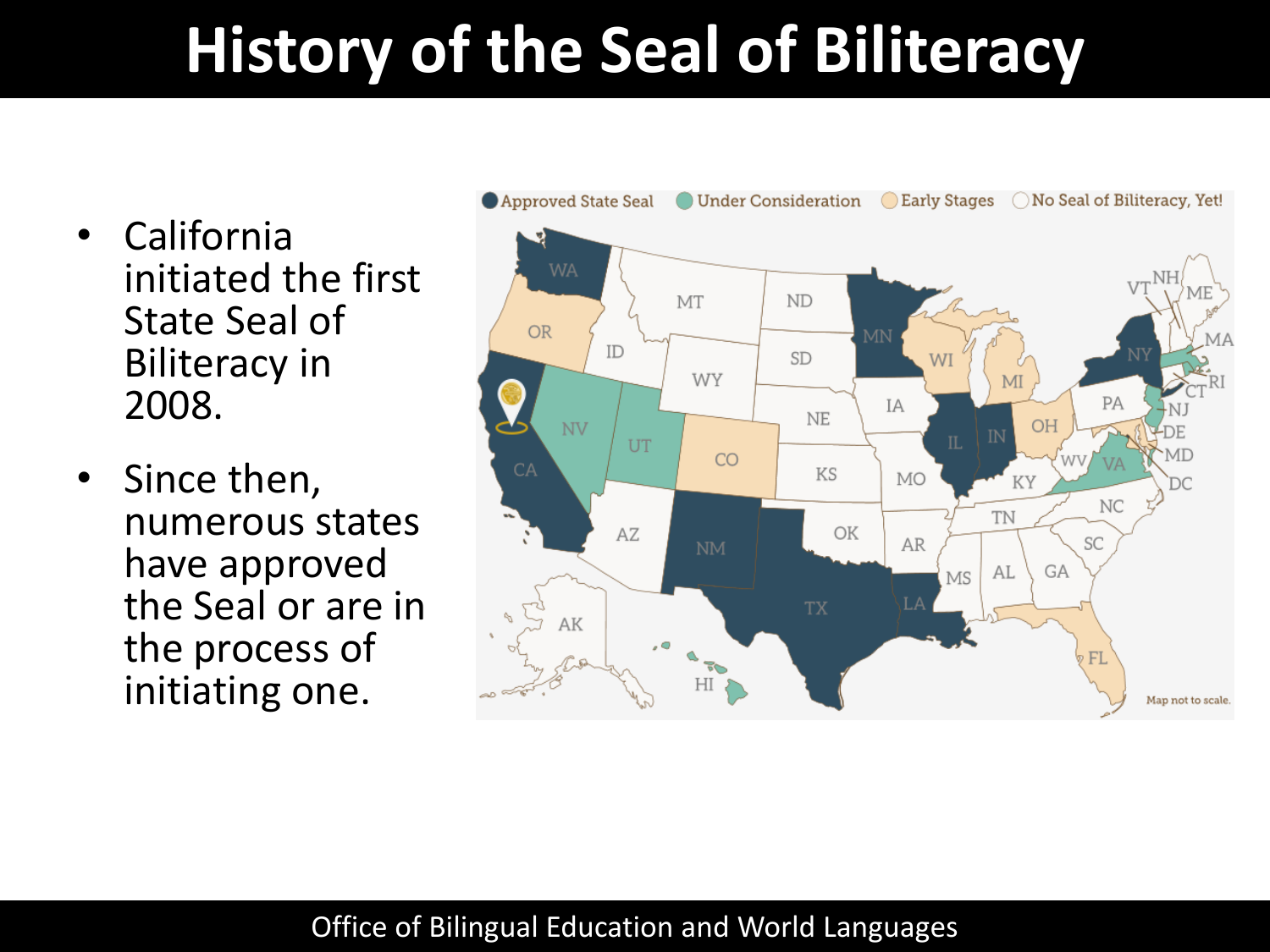# **History of the Seal of Biliteracy**

- The New York State Seal of Biliteracy was passed by the Legislature and signed into law by the Governor on July 31, 2012 behind the sponsorship of Assemblywoman Carmen Arroyo.
- In 2013-2014, a committee was formed to explore the most effective way to develop the Seal for the state.
- In 2014-2015, NYSED piloted the Seal with 6 districts and 20 schools within New York State.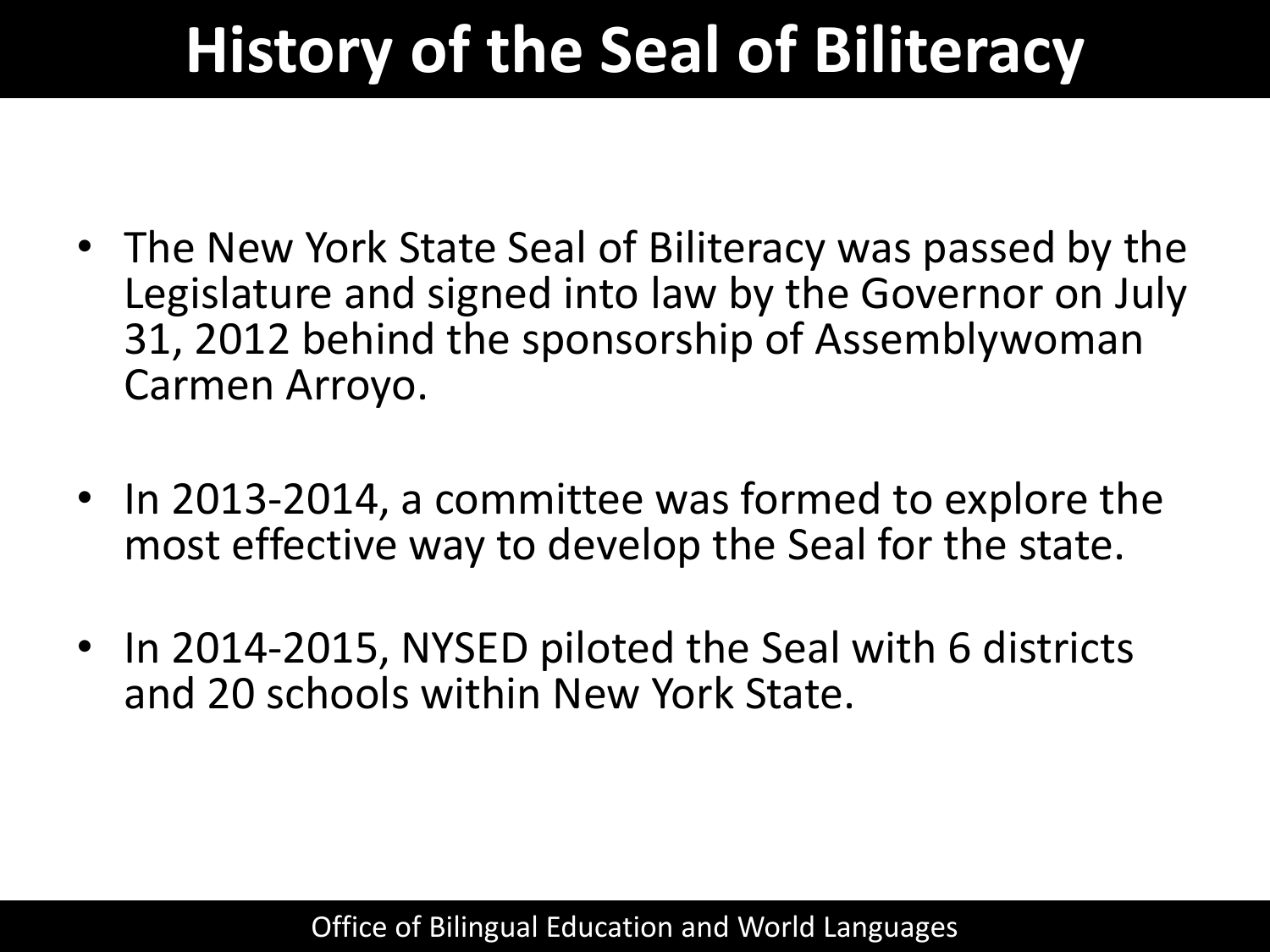# **Collaborations**

 Along with numerous teachers and schools throughout NYS, the Office of Bilingual Education and World Languages has worked closely with a number of organizations and groups to develop the proposed criteria, guidelines and processes for the New York State Seal of Biliteracy.

- New York State Association of Foreign Language Teachers (NYSAFLT)
- The American Council on the Teaching of Foreign Languages (ACTFL)
- NYS Regional Bilingual Education Resource Networks (RBERN)
- The NYS Seal of Biliteracy Pilot Schools/Districts
- Foreign Language Association of Chairpersons and Supervisors (FLACS)
- New York Capital Area Languages (NYCAL)
- The College Board
- The NYS Seal of Biliteracy Workgroup
- The College Board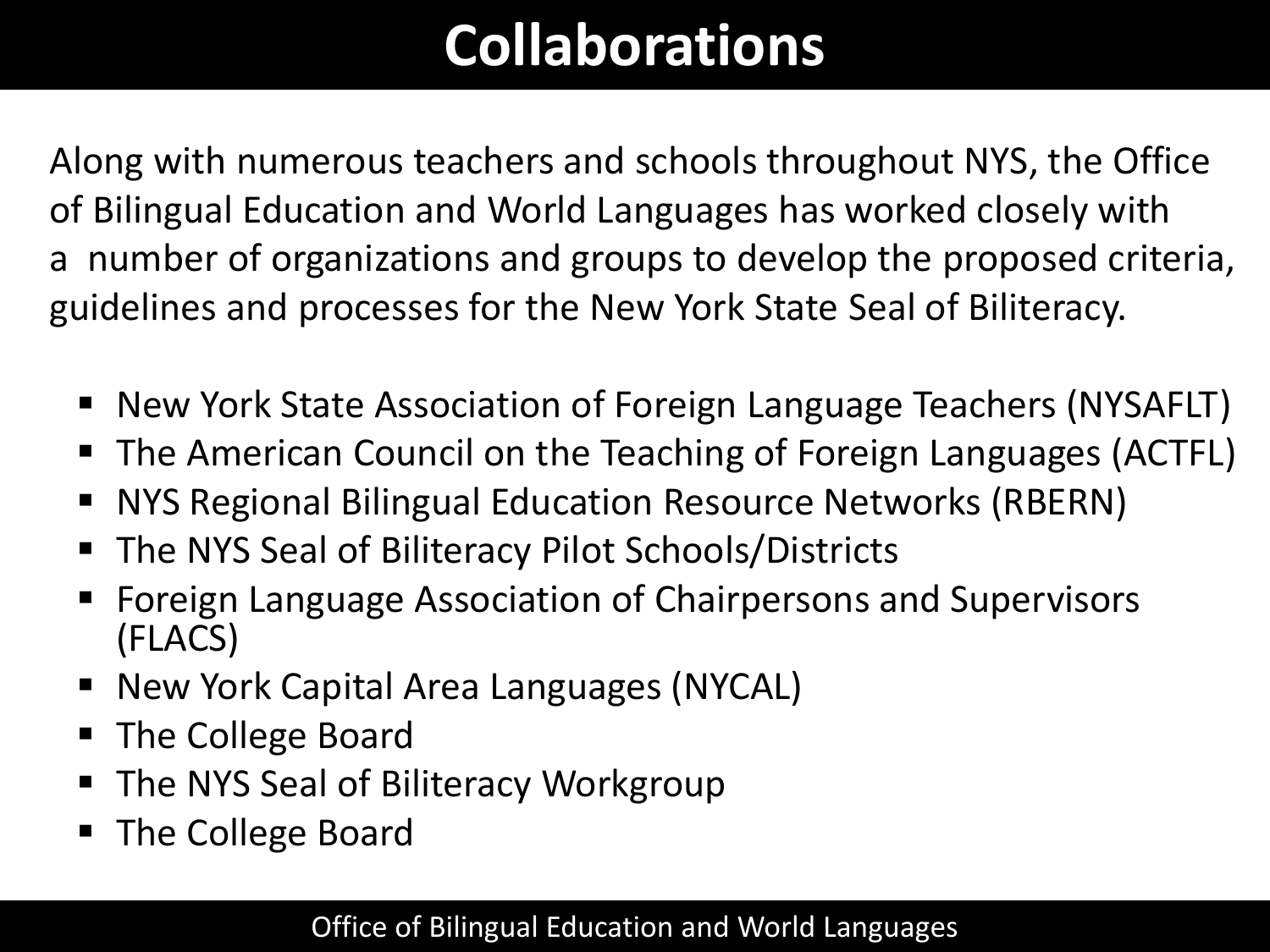# **NYS' Linguistic / Cultural Diversity**

**Linguistically diverse** 

#### Top 10 ELL Home Languages 2013-14 SY:

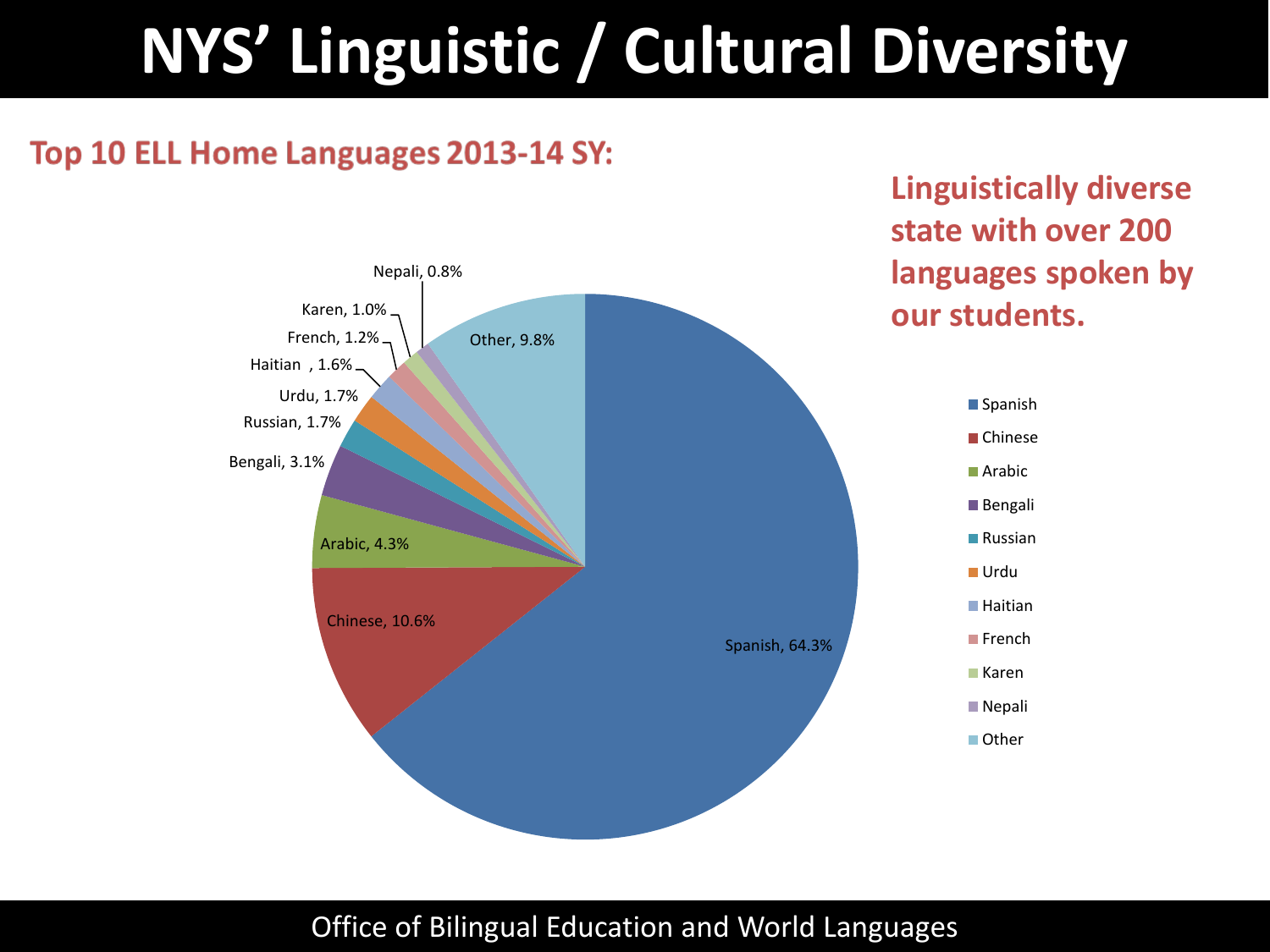#### **Percentage of Students in LOTE Classes by language 2014-2015**



Office of Bilingual Education and World Languages Office of Bilingual Education and World Languages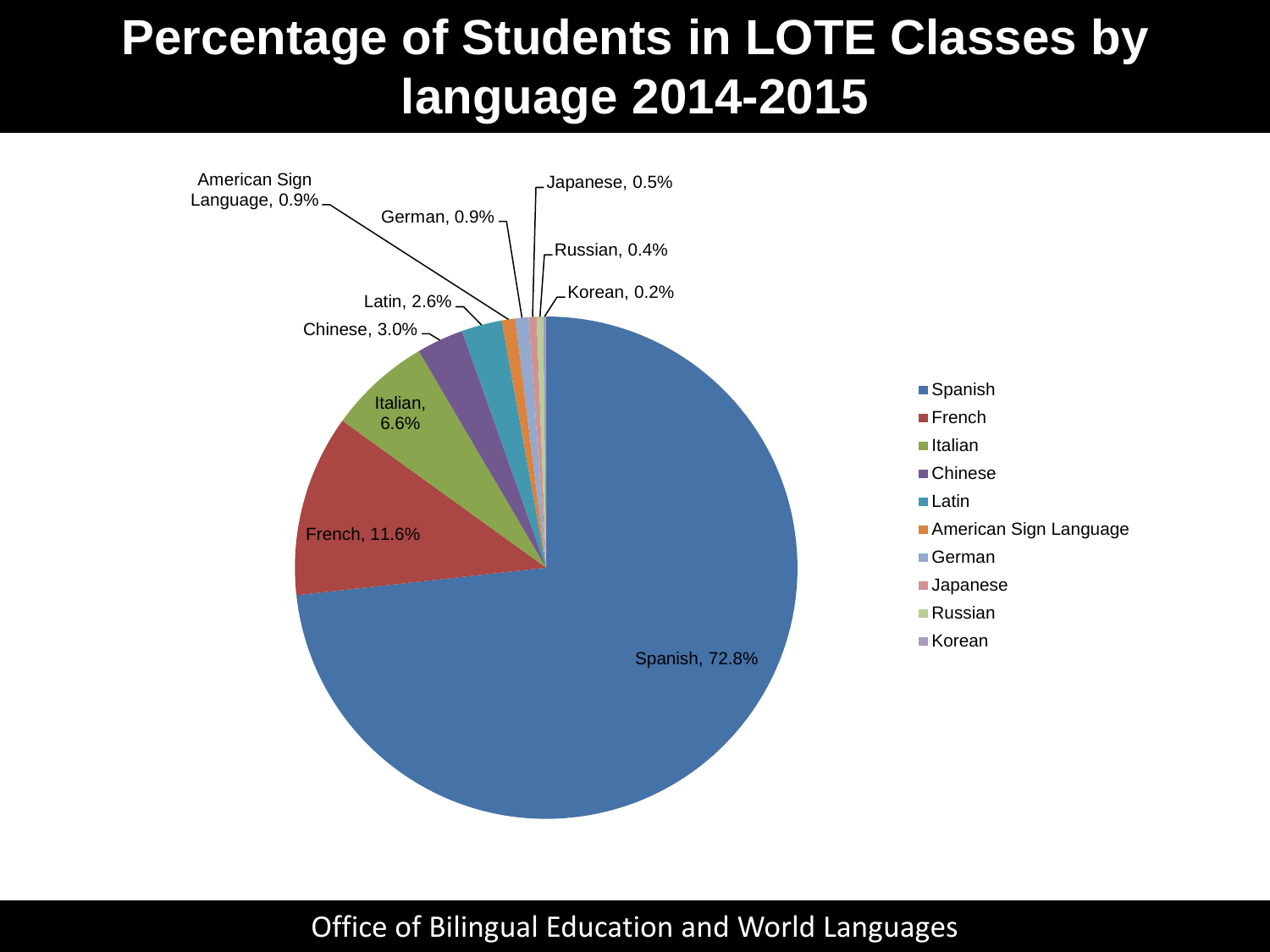### **Recommendations by National Organizations**

# **Released in March 2015 (ACTFL, NABE, NCSSFL** and **TESOL)**

Demonstrate language proficiency through multiple ways such as portfolios that can evaluate the four modalities of the language and validated tests as determined by the state.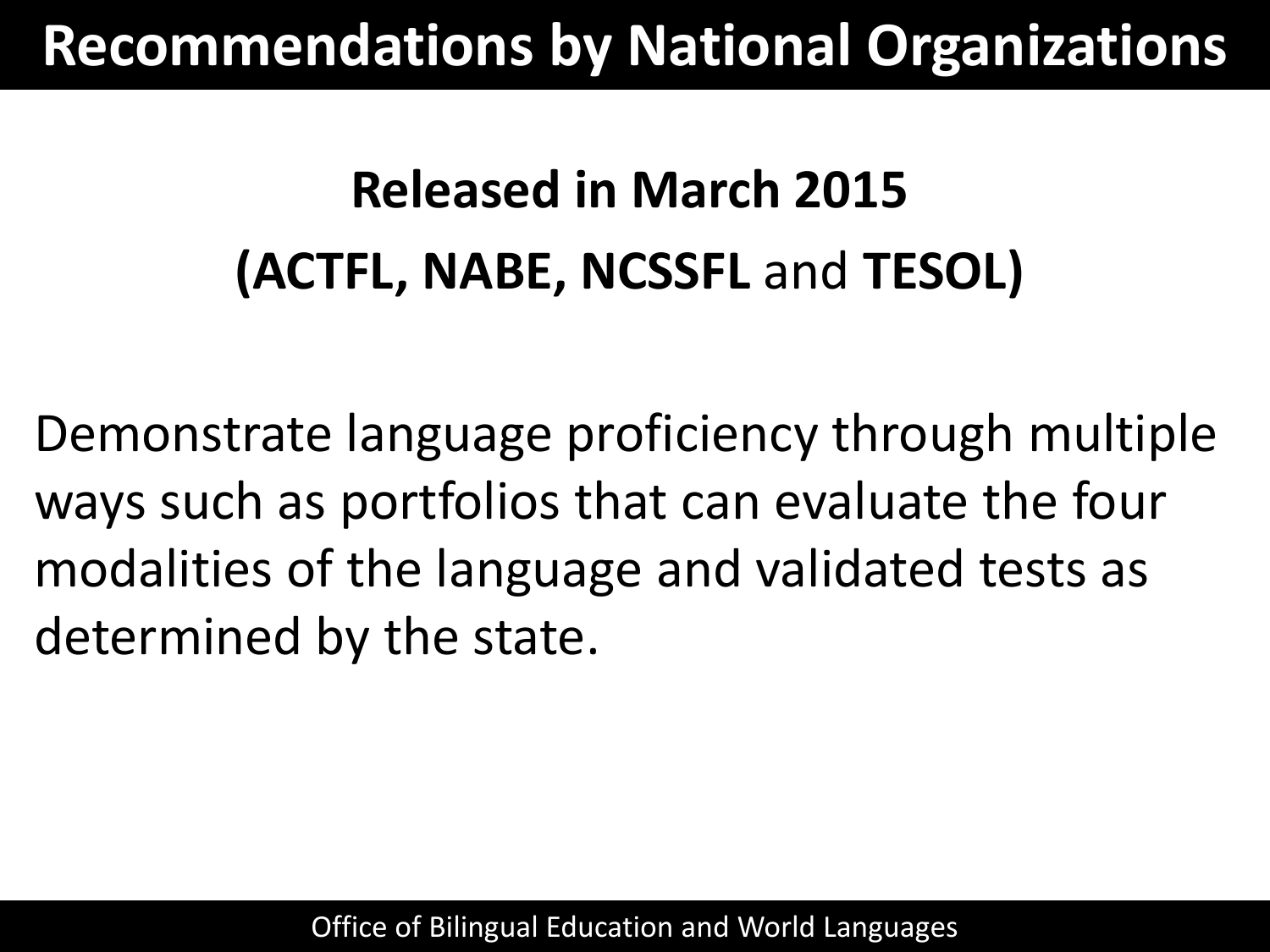**Over 230 students completed the Seal of Biliteracy program through the pilot schools in Spanish, French, Italian, Chinese, Bangla, Turkish, Polish and Swahili.**

| <b>DISTRICTS</b>        | <b>SCHOOLS</b>                                                                                                                                                                                                                                                                                                                                                                                                                                              |
|-------------------------|-------------------------------------------------------------------------------------------------------------------------------------------------------------------------------------------------------------------------------------------------------------------------------------------------------------------------------------------------------------------------------------------------------------------------------------------------------------|
| <b>NYCDOE</b>           | Long Island City HS<br>Manhattan Academy for Arts and Language<br><b>Stuyvesant HS</b><br><b>Manhattan Center for Science and Mathematics</b><br><b>Manhattan Bridges HS</b><br>Gregorio Luperon HS for Science and Mathematics<br>Marble Hill HS for International Studies<br><b>High School of World Cultures</b><br>Pan American International HS<br>International School of Liberal Arts<br>Susan Wagner HS<br><b>High School for Arts and Business</b> |
| <b>NEW ROCHELLE</b>     | New Rochelle HS                                                                                                                                                                                                                                                                                                                                                                                                                                             |
| <b>EAST IRONDEQUOIT</b> | Eastridge HS                                                                                                                                                                                                                                                                                                                                                                                                                                                |
| <b>BUFFALO</b>          | Lafayette HS<br><b>City Honors School</b><br><b>Frederick Law Olmstead</b><br><b>Hutchinson Technical HS</b>                                                                                                                                                                                                                                                                                                                                                |
| <b>SOUTHAMPTON</b>      | Southampton HS                                                                                                                                                                                                                                                                                                                                                                                                                                              |
| <b>CATSKILL</b>         | <b>Catskill HS</b>                                                                                                                                                                                                                                                                                                                                                                                                                                          |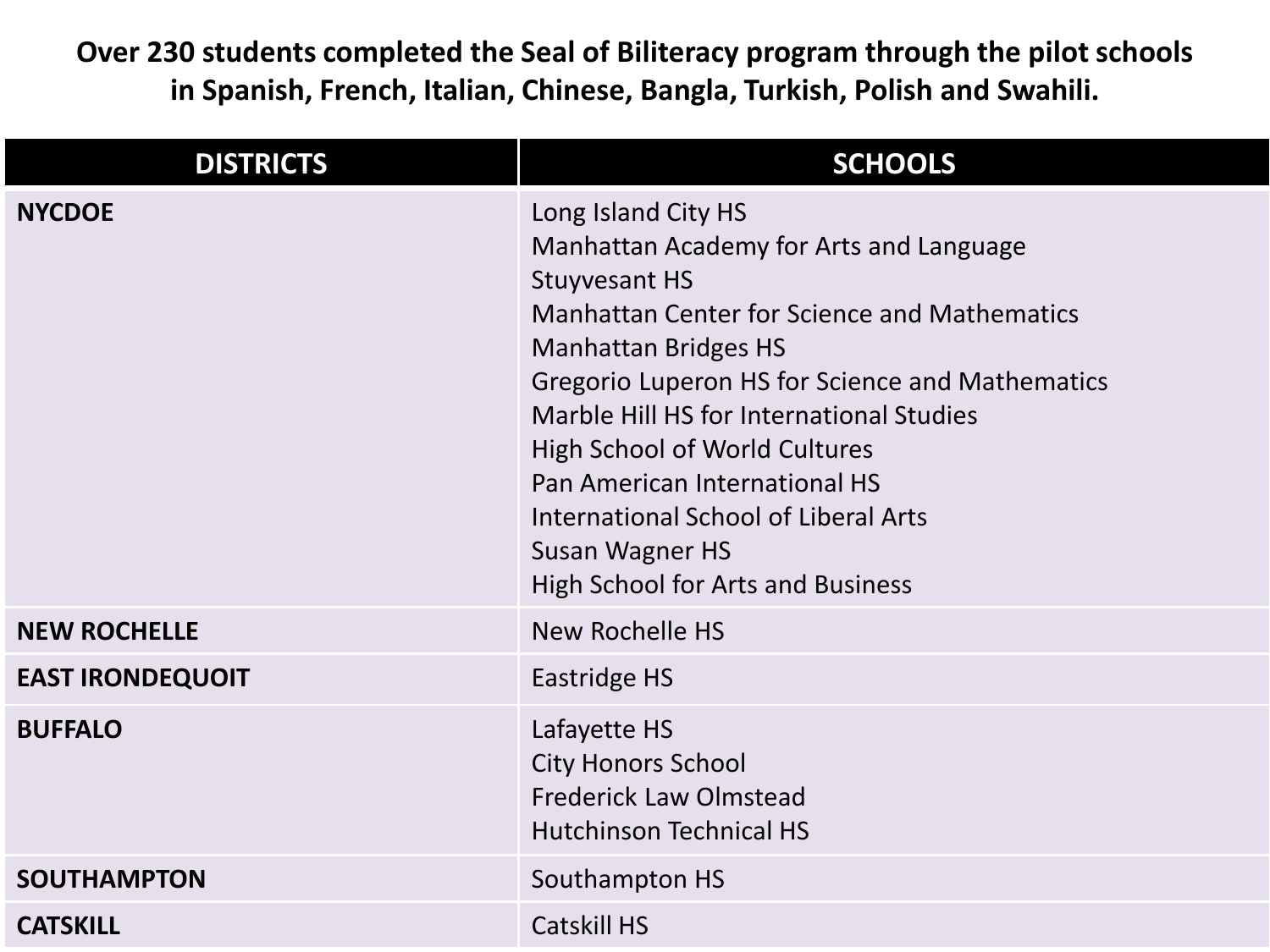# **Proposed Criteria for Earning the Seal**

■ Complete all requirements for graduating with a NYS Regents diploma;

- Point system to demonstrate proficiency in English and another language.
	- 3 points by meeting the criteria for proficiency in English
	- 3 points by meeting the criteria for proficiency in a World Language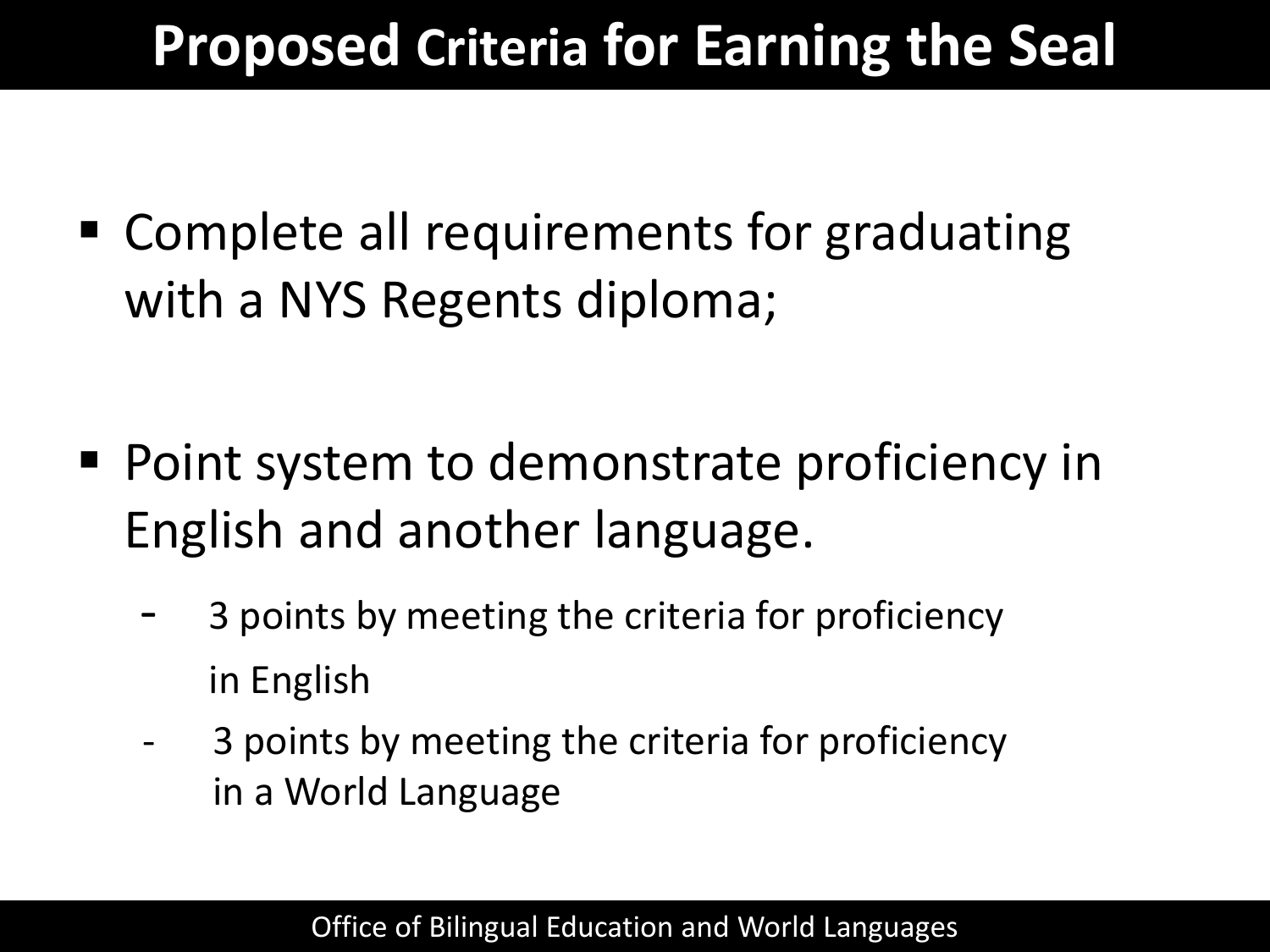# **Some Proposed Options for Earning Points**

- Nationally Recognized Checkpoint C Exams (e.g. AP)
- English Language Arts, Home Language Arts and World Language Coursework
- **NYSESLAT exam**
- NYS English Regents exam or the NYS Regents Examination in English Language Arts (Common Core)
- **Prior coursework abroad**
- **Projects/Essays**
- **Portfolios**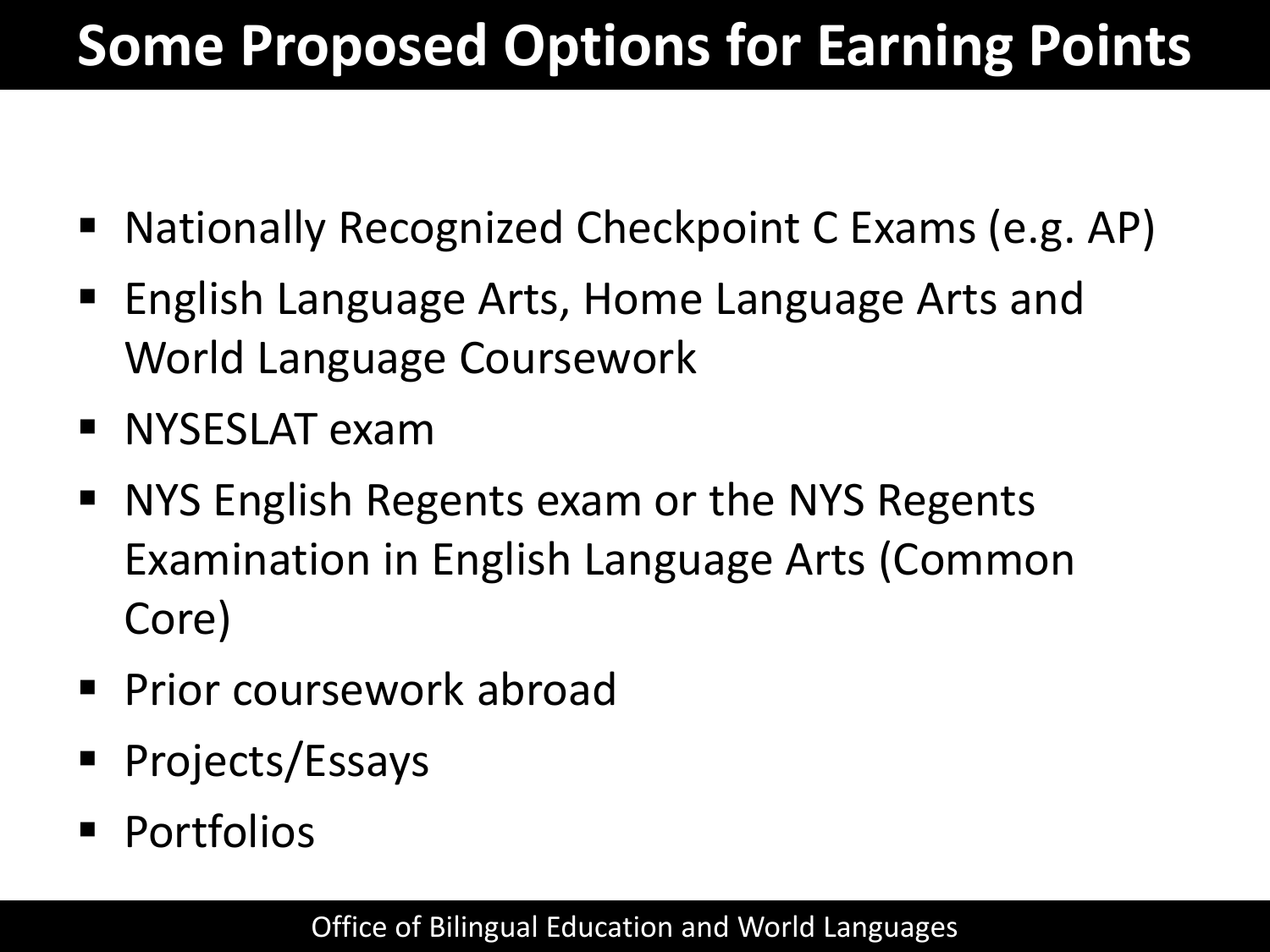### **Students must earn 3 points by meeting the criteria for**

#### **proficiency in English as follows:**

| <b>Criteria for Demonstrating Proficiency in English</b>                                                                                                                                                                                                            | <b>Point Value</b> |
|---------------------------------------------------------------------------------------------------------------------------------------------------------------------------------------------------------------------------------------------------------------------|--------------------|
| Score 75 or higher on the NYS Comprehensive English Regents Examination or 80 or higher<br>on the NYS Regents Examination in English Language Arts (Common Core),<br>or ELLs can score 75 or above on two Regents exams other than English, without<br>translation. |                    |
| ELLs score at the Commanding level on two modalities on the NYS English as a Second<br>Language Achievement Test.                                                                                                                                                   |                    |
| Complete all $11th$ and $12th$ grade ELA courses with an average of 85 or higher or a<br>comparable score using another scoring system set by the district and approved by the<br>commissioner.                                                                     |                    |
| Achieve the following scores on the examinations listed below:<br>- 3 or higher on an Advanced Placement (AP) English Language or English Literature<br>examination.<br>- 80 or higher on all components of the Test of English as a Foreign Language (TOEFL).      |                    |
| Present a culminating project, scholarly essay or portfolio that meets the criteria for<br>speaking, listening, reading, and writing established by the district's Seal of Biliteracy<br>Committee to a panel of reviewers with proficiency in English.             | 2                  |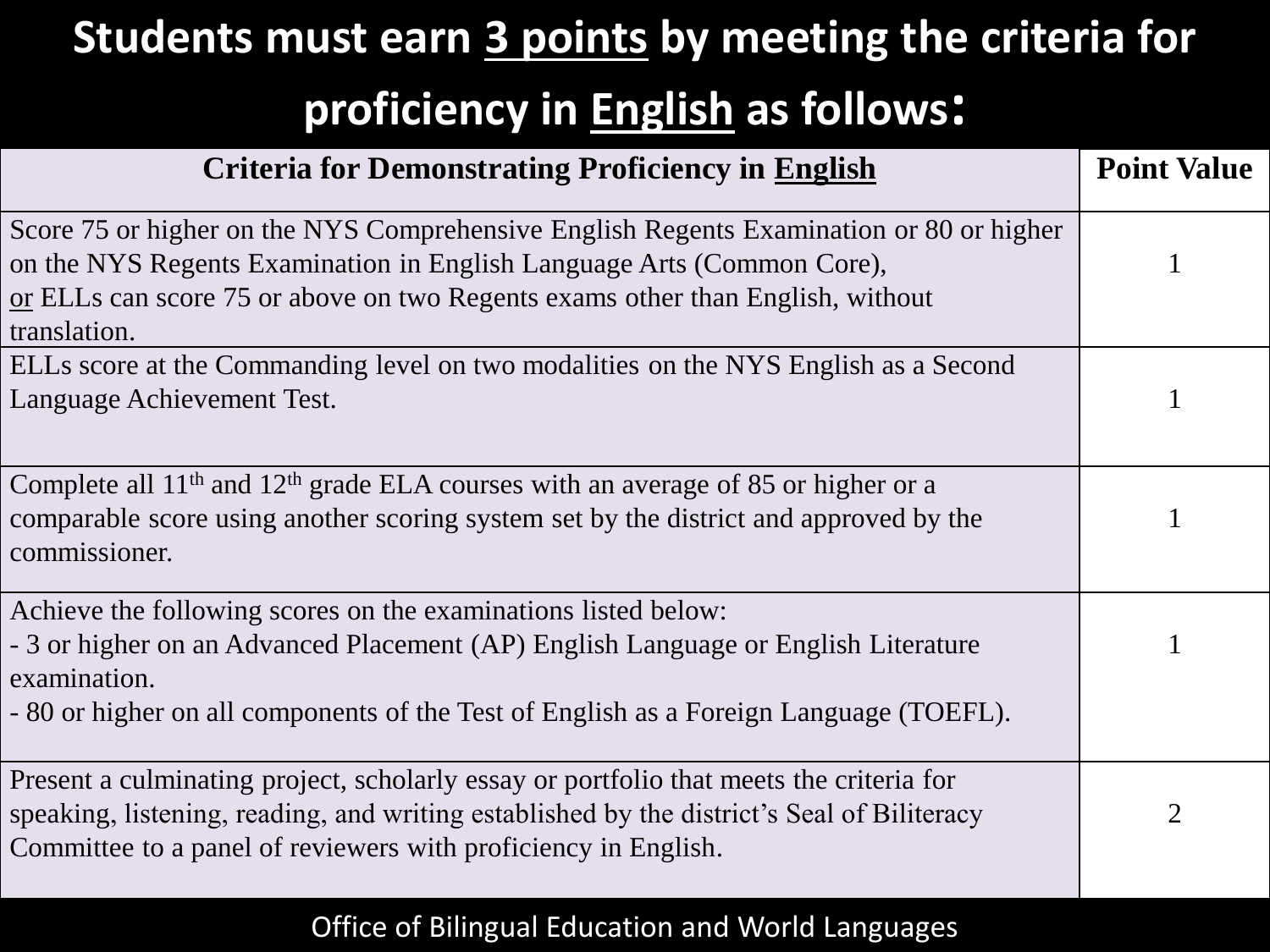# **Students must earn 3 points by meeting the criteria for proficiency in a World Language as follows:**

| <b>Criteria for Demonstrating Proficiency in a World Language</b>                                                                                                                                                                                                                                                                      | <b>Point Value</b> |
|----------------------------------------------------------------------------------------------------------------------------------------------------------------------------------------------------------------------------------------------------------------------------------------------------------------------------------------|--------------------|
| Complete a Checkpoint C level World Language course, with a grade of 85 or higher or a<br>comparable score using another scoring system set by the district and approved by the commissioner<br>for both the coursework and final examination consistent with Checkpoint C standards.                                                  |                    |
| For students enrolled in a bilingual education program, complete all required Home Language Arts<br>(HLA) coursework and district HLA exam with an 85 or higher or a comparable score using another<br>scoring system set by the district and approved by the commissioner.                                                            |                    |
| Provide transcripts from a school in a foreign country showing at least three years of instruction in<br>the student's home/native language with equivalent grade average of B or higher.                                                                                                                                              |                    |
| Score at a proficient level on an accredited Checkpoint C World Language assessment (See<br>"Checkpoint C World Language Assessments and Minimum Scores" on the following slides.)                                                                                                                                                     |                    |
| Present a culminating project, scholarly essay, or portfolio that meets the criteria for speaking,<br>listening, reading, and writing established by the district's Seal of Biliteracy Committee and that is<br>aligned to the NYS Checkpoint C Learning Standards to a panel of reviewers with proficiency in the<br>target language. | $\mathfrak{D}$     |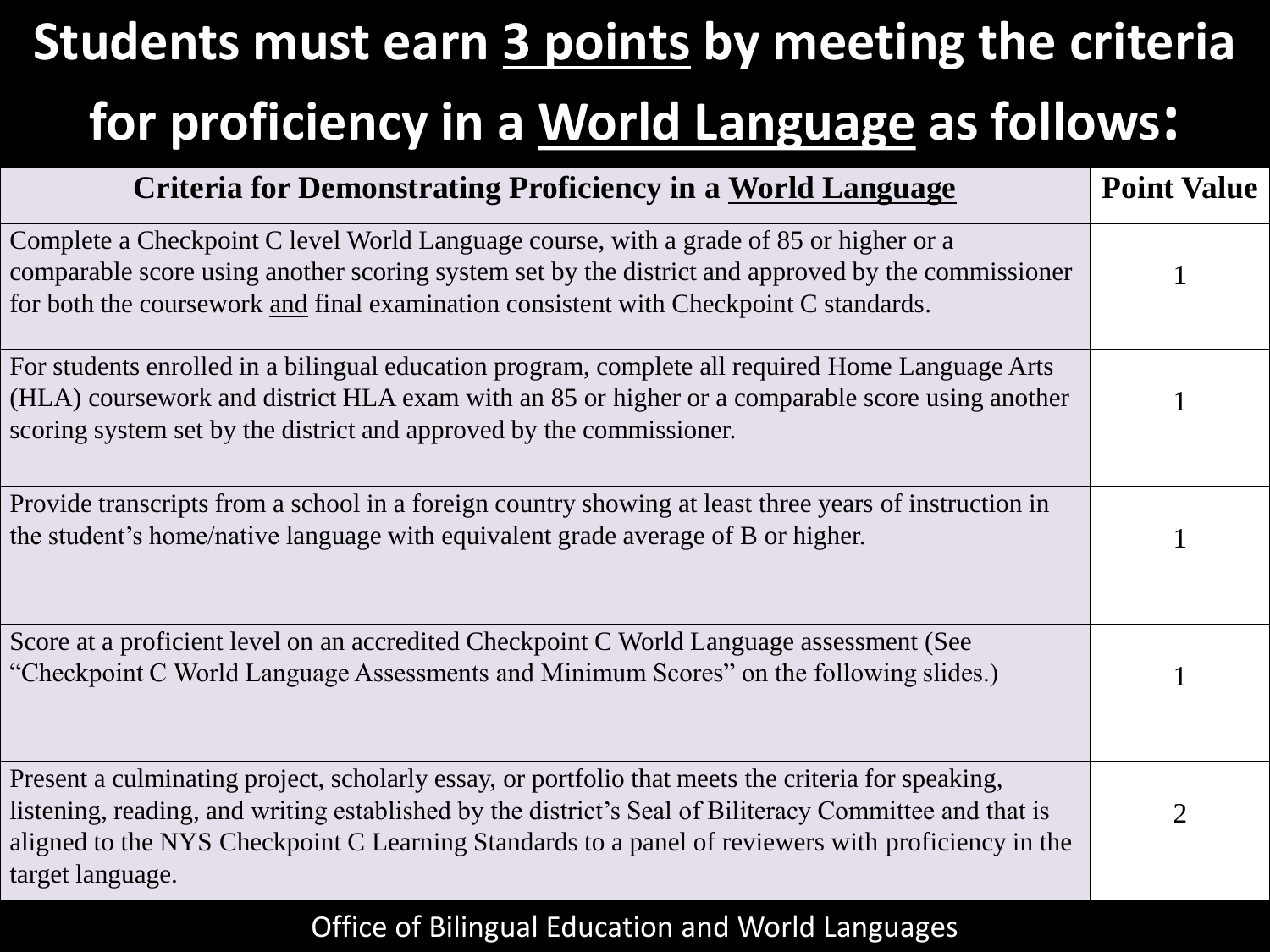### **Checkpoint C Assessments**

|                | <b>ASSESSMENT</b>                                                                 | <b>MIN SCORE</b> |
|----------------|-----------------------------------------------------------------------------------|------------------|
| <b>AP</b>      | <b>Advanced Placement Examination</b>                                             | $\overline{4}$   |
| IB             | <b>International Baccalaureate</b>                                                | 5                |
| <b>STAMP4S</b> | <b>Standard Based Measurement of Proficiency</b>                                  | 6                |
| <b>DELE</b>    | (Diplomas of Spanish as a Foreign Language) Cervantes<br>Institute of NYC Spanish | B <sub>1</sub>   |
| <b>AAPPL</b>   | The ACTFL Assessment of Performance toward Proficiency in<br>Languages            | $I-5$            |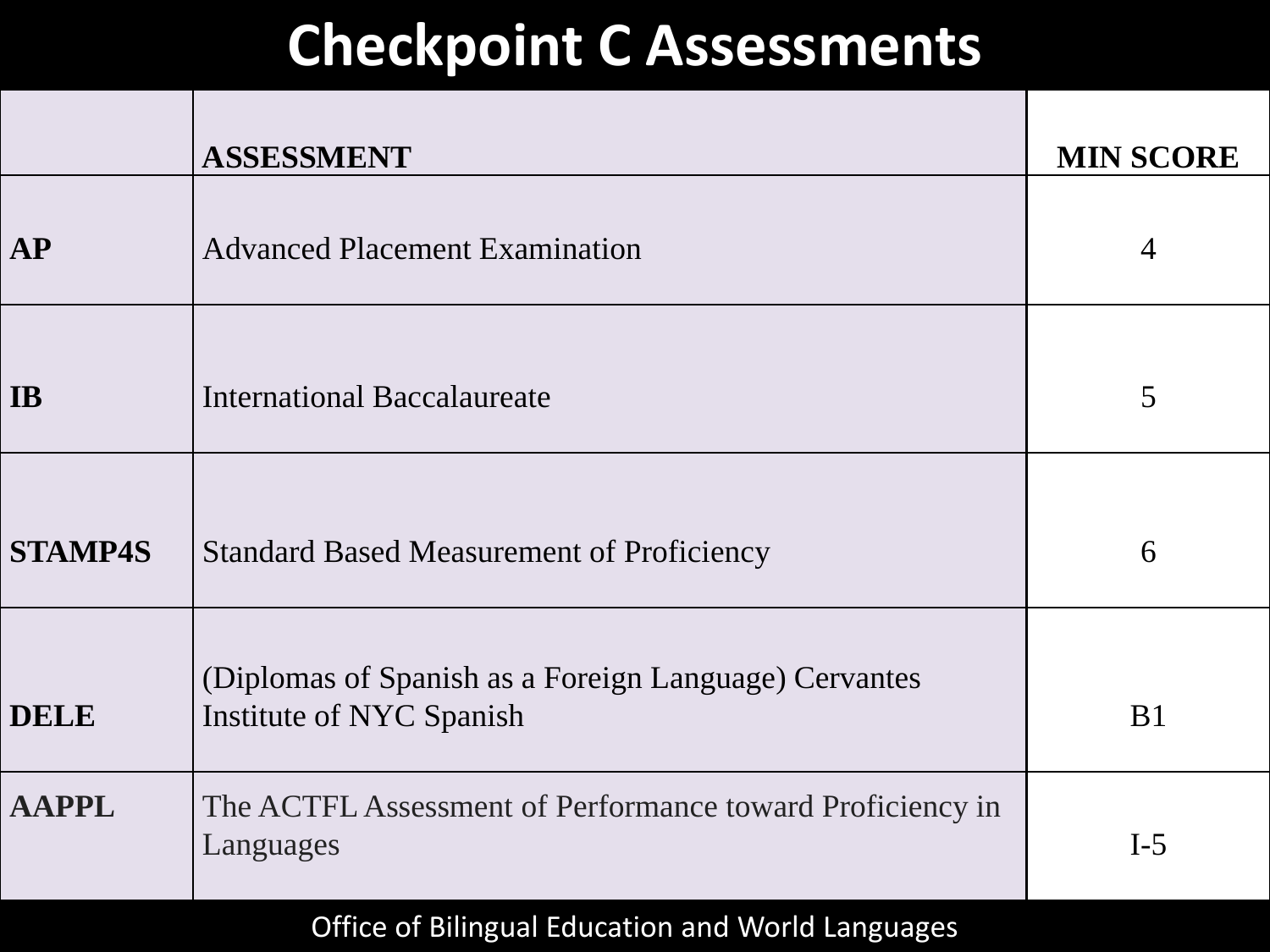## **Checkpoint C Assessments**

|                                                                         | <b>ASSESSMENT</b>                                                                                                                                                                                                                    | <b>MIN SCORE</b>                                                                                                                                                                                                               |
|-------------------------------------------------------------------------|--------------------------------------------------------------------------------------------------------------------------------------------------------------------------------------------------------------------------------------|--------------------------------------------------------------------------------------------------------------------------------------------------------------------------------------------------------------------------------|
| <b>OPI</b><br><b>OPIc</b><br><b>WPT/BWT</b><br><b>RTP</b><br><b>LTP</b> | The ACTFL Oral Proficiency Interview<br>The ACTFL Oral Proficiency Interview Computer Test<br>The ACTFL Writing Proficiency Test/Business Writing Test<br>The ACTFL Reading Proficiency Test<br>The ACTFL Listening Proficiency Test | Intermediate High<br>In this section,<br>Students should take exams<br>in as many modalities<br>(speaking, listening,<br>reading and writing) as<br>available in that target<br>language to qualify for<br>Checkpoint C credit |
| <b>ALIRA</b>                                                            | The ACTFL Latin Interpretive Reading Assessment                                                                                                                                                                                      | $I-4$                                                                                                                                                                                                                          |
| <b>SLPI: ASL</b>                                                        | American Sign Language Proficiency Interview                                                                                                                                                                                         | <b>Intermediate Plus</b>                                                                                                                                                                                                       |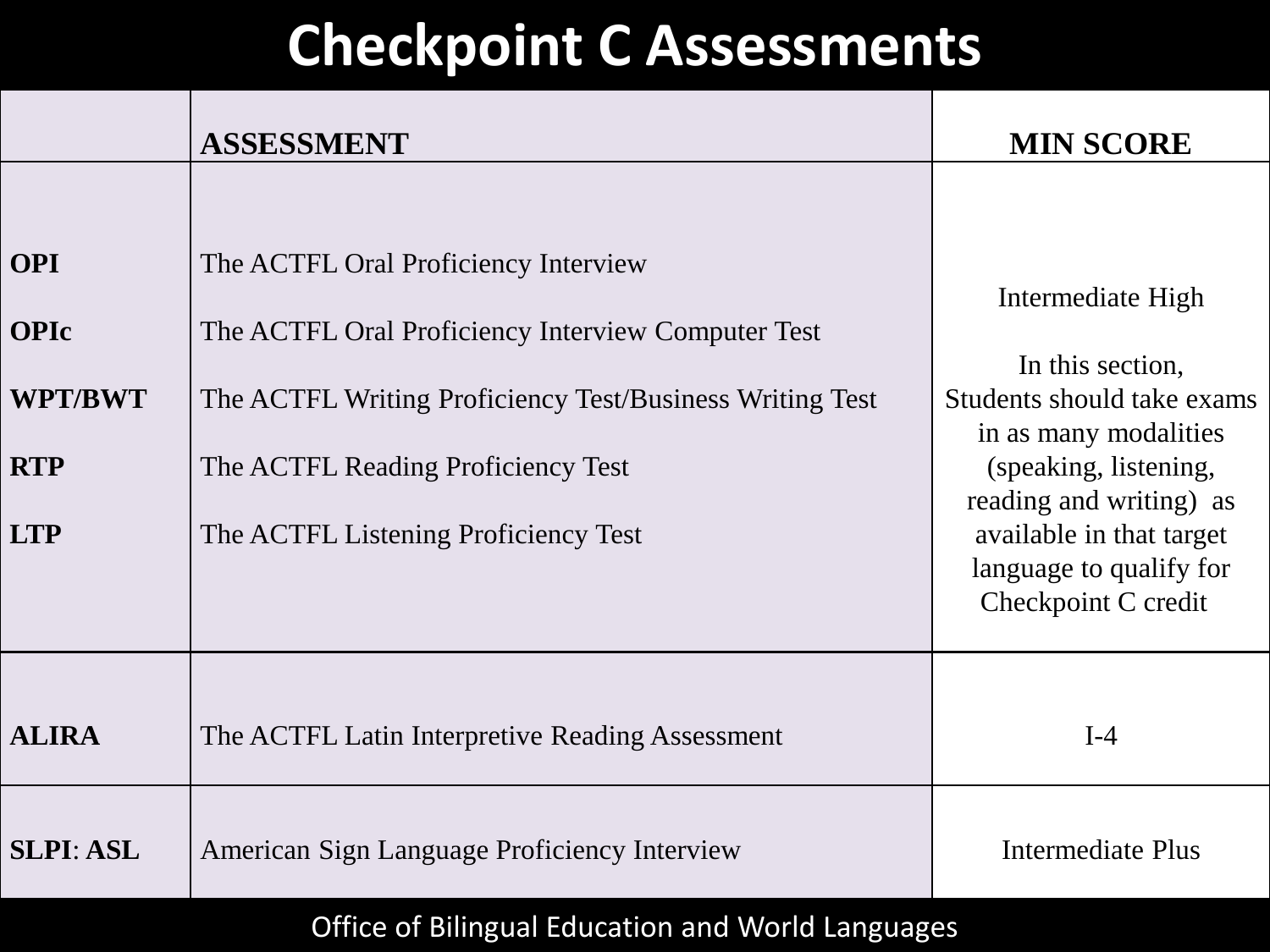#### **A Success Story**

# **Buffalo School District** <http://youtu.be/s1i799VgZpE>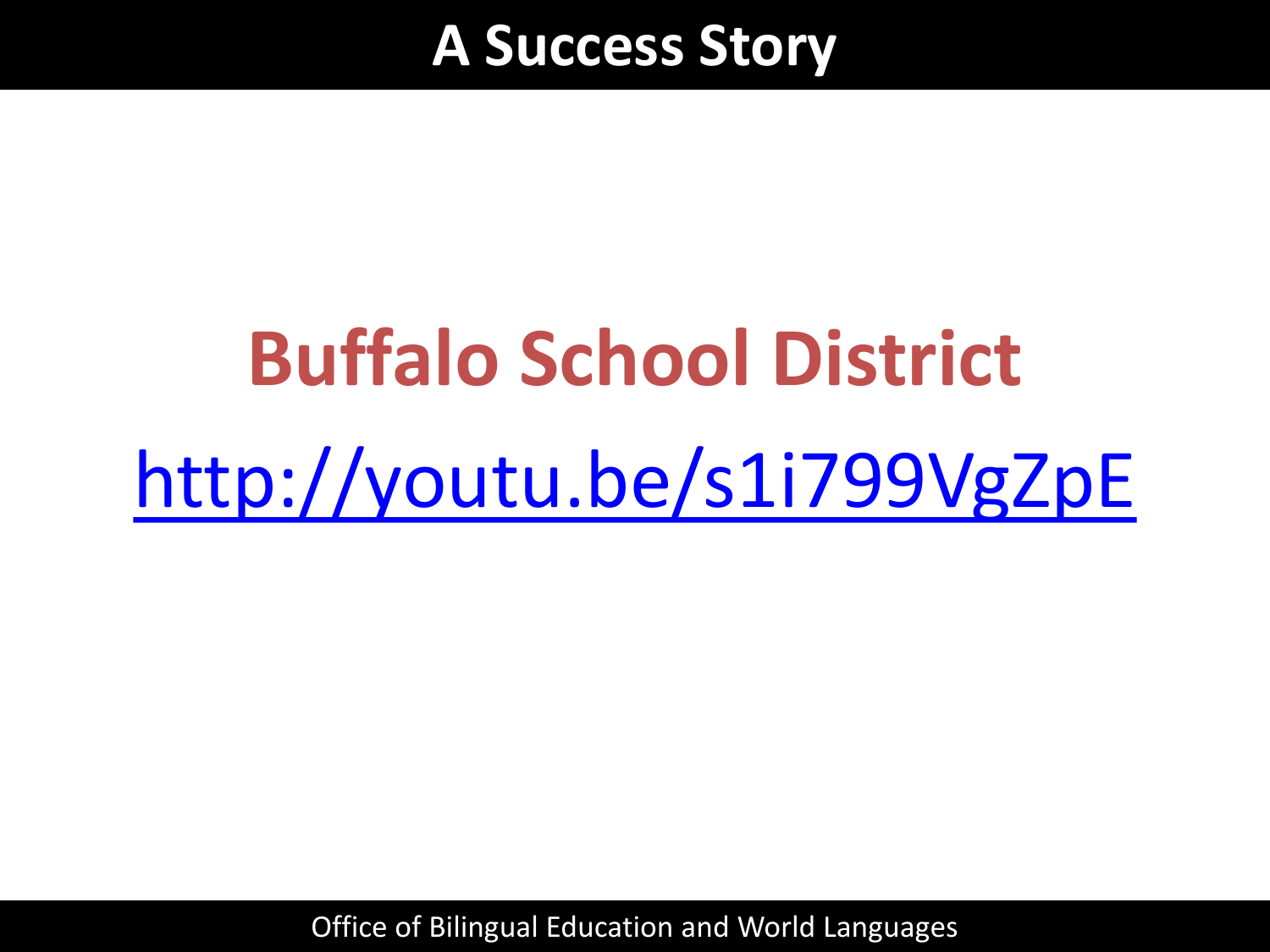#### **How districts can establish a Seal of Biliteracy program**

- Create a Seal of Biliteracy Committee.
	- $\circ$  Communicate the program to students, parents and public
	- o Review student applications
	- o Advise students
	- o Monitor progress
	- $\circ$  Evaluate student work
- Notify NYSED of intent to establish program through application form that will allow us to provide feedback and guidance.
- Complete district end of year report notifying NYSED of students receiving the Seal and how they earn the seal.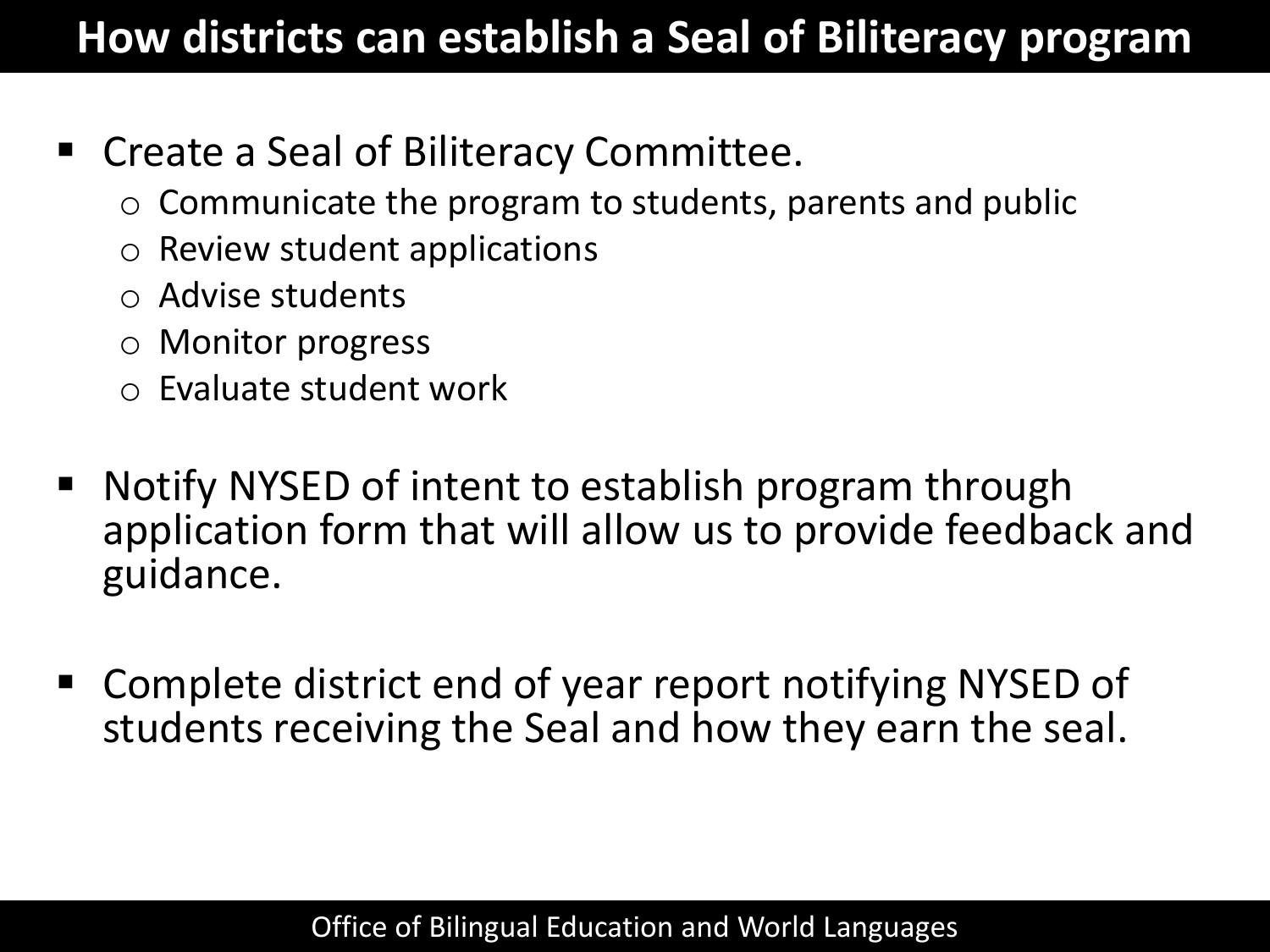### **Next Steps**

- Contingent upon adoption from the NYS Board of Regents, NYSED will introduce the Seal of Biliteracy program to begin statewide in 2016.
- Create guidance documents and forms, develop webinar(s).
- **Provide informational sessions/conferences to help** promote the Seal of Biliteracy and assist districts in establishing a Seal of Biliteracy program in their schools.
- On-going process
	- Higher Education
	- Update requirements